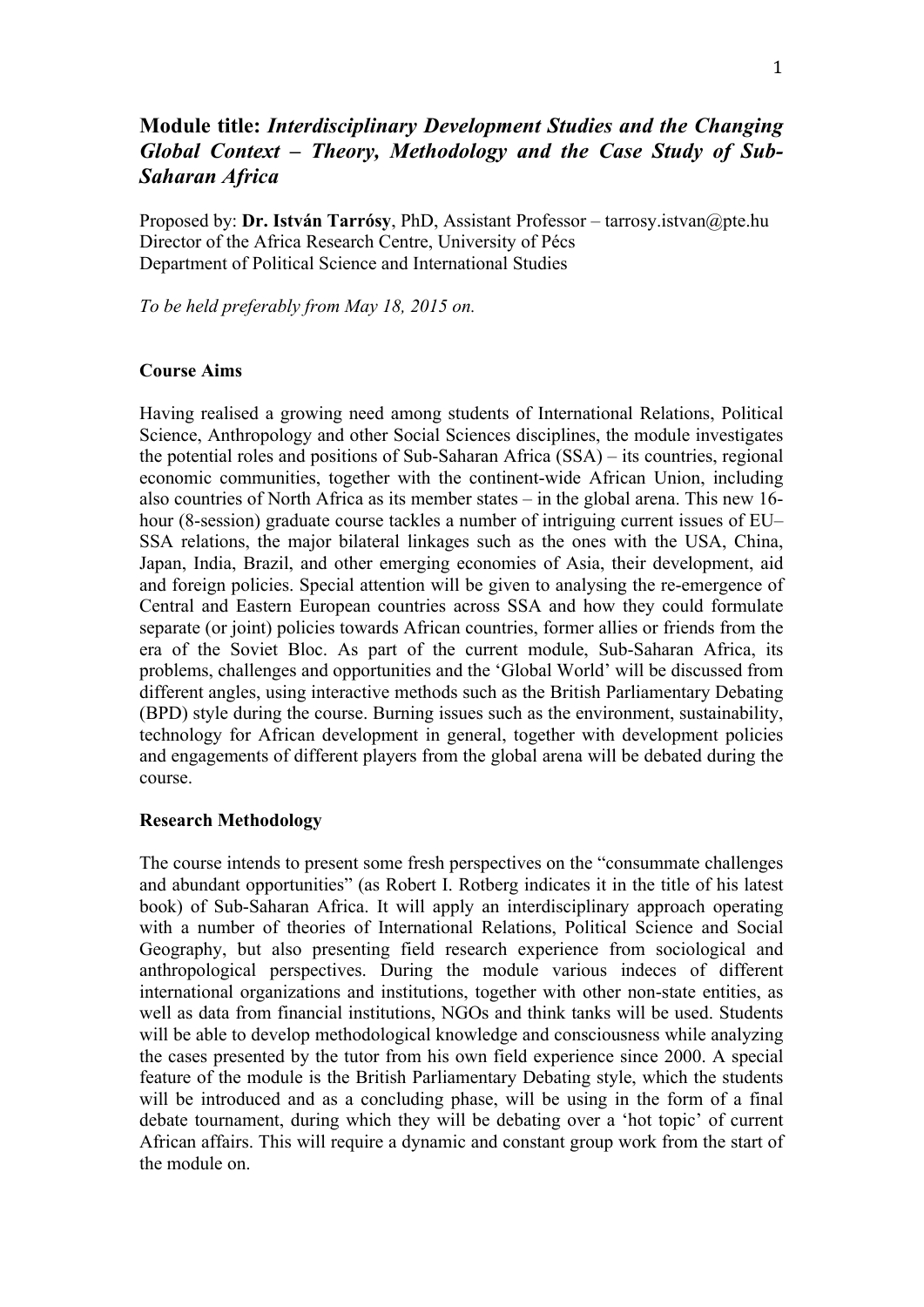### **Teaching Methodology**

Each session will be built up along the following lines:

- lecturing on the given topic (by the tutor)
- student reflections, presentations on some of the topics: at the first session, part of the introduction, students will be given a list of topics they can choose from. In groups (which will be different from the 'debate teams') they need to prepare for providing reflections during each following session. Every session will accommodate one or two 5-8-minute student reflections, which will be channelled into the flow of discussions/debate by the tutor (as facilitator in this respect).
- identifying debate points and major arguments, which may be useful for the final debate tournament.

#### **Detailed Course Structure**

The sixteen 45-minute classes are structured in eight 90-minute sessions.

### *Session 1: Introduction to the module and the methods used and Introduction to parliamentary debate (BPD style)*

The first occasion will be devoted to introducing the entire module, then, to teambuilding activities, using elements of intercultural learning. Students will learn the method of parliamentary debate (BPD style), which they will use in the final class to negotiate over a current African issue.

In terms of the methodology used during the module to better understand the diversity of African politics, society and changes, different approaches and schools of thought will be presented (ranging from the modernization school via the dependency school to the statist school) arriving at the Political Interaction Framework, an analytic approach by Chazan et al. (1999).

Basic source for the introductory class:

Chazan, Naomi et al. *Politics and Society in Contemporary Africa*. Third ed. (Boulder, CO: Lynne Rienner, 1999).

Basic sources for the British parliamentary debating style and method:

Trapp, Robert et al. *Discovering the world through debate. A practical guide to educational debate for debaters, coaches, and judges*. Third ed. (New York: IDEA Press Books, 2005).

Johnson, Steven L. *Winning Debates: A Guide to Debating in the Style of the World Universities Debating Championships*. (New York: IDEA Press Books, 2011).

### *Session 2: Africa and the global arena*

After a brief overview of Africa's positions and historic importance in the course of the  $19<sup>th</sup>$  and  $20<sup>th</sup>$  centuries, focal attention will be laid on the post-bipolar world and its new dynamics connected with the Global South. Major IR theories will support the investigation of the framework of Afro-Asian relations, along with the better understanding of the changing setting of Euro-African relations. Students will look beyond the macro figures and will get more familiar with various indeces of African development, ranging from HDI via FSI to CPI.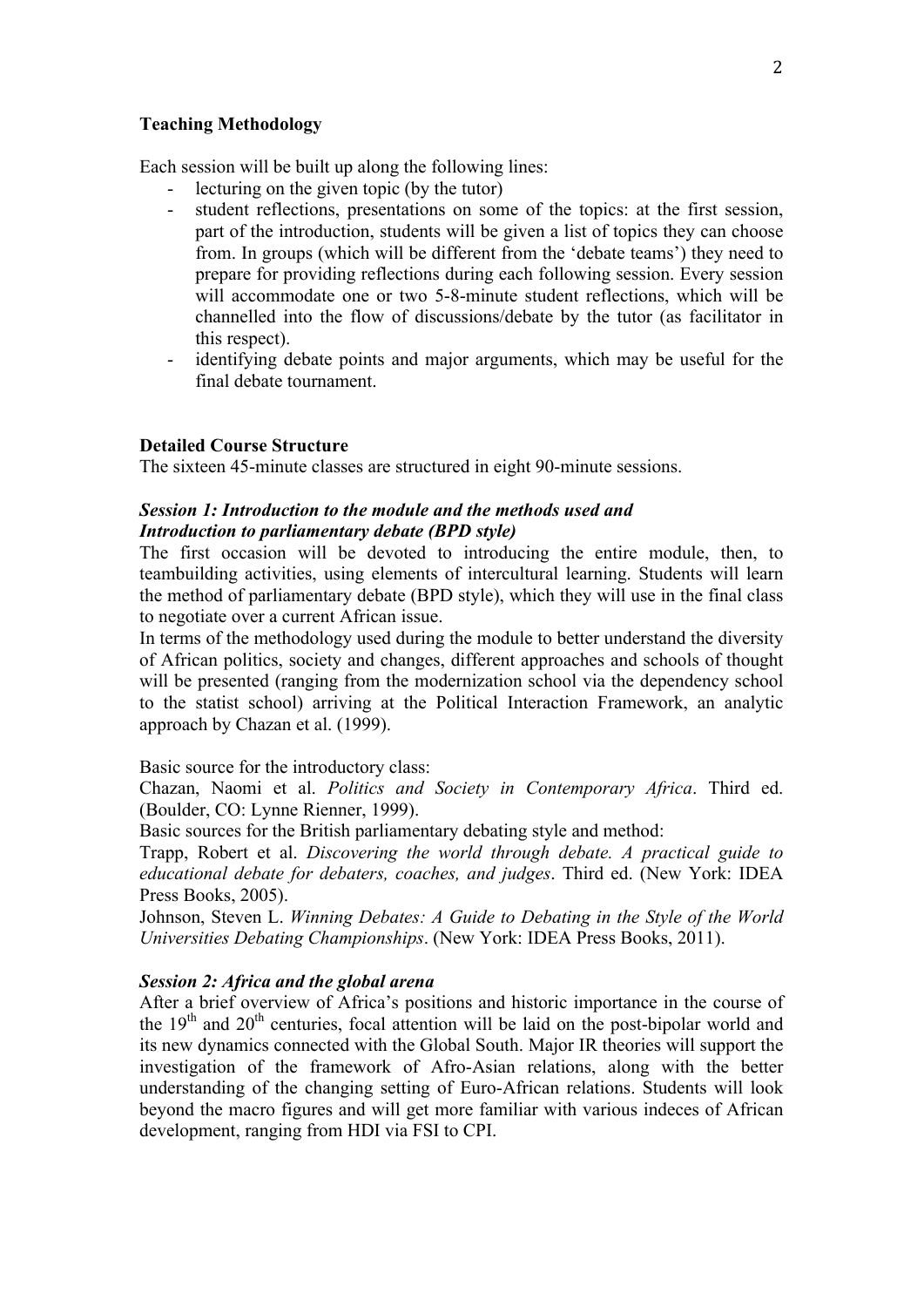### *Session 3: Asians in Africa: Chinese, Indian, Indonesian and Japanese engagements in Africa*

Based on primary field research (of the tutor), different Asian foreign policies towards Sub-Saharan Africa will be discussed in a comparative way. Case studies from East, West and Central Africa will be shown (Tanzania, Kenya, The Gambia, the Democratic Republic of Congo), with an eye on innovations and investments in the energy sector (e.g. geothermal project in Kenya), sustainable tourism (in Tanzanian national parks), and NGO activity in the field of environmental protection (Wangari Maathai's Green Belt Movement and Jane Goodall's Roots and Shoots movement).

## *Session 4: Beyond 'Chimerica': A comparative analysis of US and Chinese involvement in African development*

Again based on primary research (of the tutor) (connected with his recent Fulbright research fellowship), the last twenty years of American and Chinese presence and engagements across SSA will be compared. Special attention will be given to the issue of 'summit diplomacy'.

### *Session 5: How Europe can cope? Is Africa back on the foreign policy maps of Central European countries?*

In the first part, the session will look at closely how the former European imperial powers, today's European Union have been adjusting their policies in light of fundamental global challenges and the rise of the emerging economies (the 'rise of the rest', as Zakaria indicates in his book on the post-American world). The second part will be devoted to Central Europe–Africa relations, with a focus on the Visegrad countries and how – since the change of political systems – they have been reemerging in SSA countries, both state and non-state actors and forms. As a case study, Hungary's "global opening" foreign policy doctrine will be shown in more depth. Special case projects will be shown, e.g. the joint Slovakian-Kenyan(- Hungarian) clinic in Eldoret, or the Foundation for Africa's school and orphanage project in Kinshasa, or the health missions of the African-Hungarian Union in a number of SSA countries.

### *Sessions 6-7: Hotly-discussed topics and ongoing socio-political issues in SSA*

These two sessions will discuss a number of current issues across Sub-Saharan Africa. Students will deal with:

- migration trends and tendencies, with a special focus on the feminization of migration and changing gender roles, the challenges of intra-African migrations, and the migration-development nexus
- the issue of security in its complexity, looking at energy security, human security, maritime security and the recent escalation of terrorist threats in different corners of SSA
- the status and role of education in a broader context of traditional beliefs and modern state development, with recent examples from East Africa (the case of albino killings in Tanzania), as well as the role and potentials of African universities in social and economic development
- information and communication technologies, infrastructure-related issues, the mobile boom
- technological innovations for Africa's development
- the role of the environment
- the rise of the African middle class